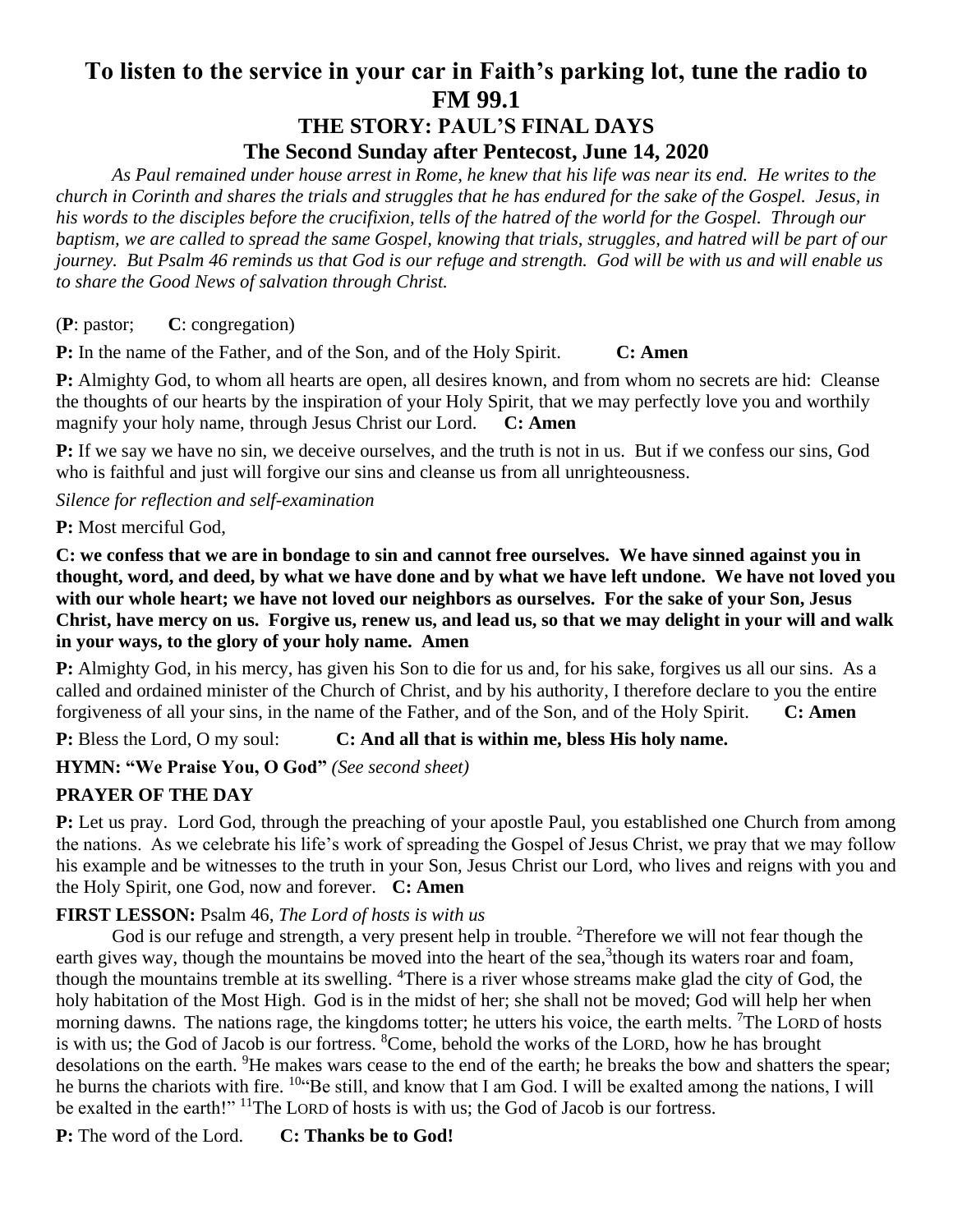## **SECOND LESSON:** 2 Corinthians 11:16-33, *Paul's story*

I repeat, let no one think me foolish. But even if you do, accept me as a fool, so that I too may boast a little. <sup>17</sup>What I am saying with this boastful confidence, I say not as the Lord would but as a fool. <sup>18</sup>Since many boast according to the flesh, I too will boast. <sup>19</sup>For you gladly bear with fools, being wise yourselves! <sup>20</sup>For you bear it if someone makes slaves of you, or devours you, or takes advantage of you, or puts on airs, or strikes you in the face. <sup>21</sup>To my shame, I must say, we were too weak for that! But whatever anyone else dares to boast of—I am speaking as a fool—I also dare to boast of that. <sup>22</sup>Are they Hebrews? So am I. Are they Israelites? So am I. Are they offspring of Abraham? So am I. <sup>23</sup> Are they servants of Christ? I am a better one—I am talking like a madman—with far greater labors, far more imprisonments, with countless beatings, and often near death. <sup>24</sup>Five times I received at the hands of the Jews the forty lashes less one. <sup>25</sup>Three times I was beaten with rods. Once I was stoned. Three times I was shipwrecked; a night and a day I was adrift at sea;  $^{26}$ on frequent journeys, in danger from rivers, danger from robbers, danger from my own people, danger from Gentiles, danger in the city, danger in the wilderness, danger at sea, danger from false brothers <sup>27</sup>in toil and hardship, through many a sleepless night, in hunger and thirst, often without food, in cold and exposure. <sup>28</sup>And, apart from other things, there is the daily pressure on me of my anxiety for all the churches. <sup>29</sup>Who is weak, and I am not weak? Who is made to fall, and I am not indignant?  ${}^{30}$ If I must boast, I will boast of the things that show my weakness.  ${}^{31}$ The God and Father of the Lord Jesus, he who is blessed forever, knows that I am not lying. <sup>32</sup>At Damascus, the governor under King Aretas was guarding the city of Damascus in order to seize me, <sup>33</sup>but I was let down in a basket through a window in the wall and escaped his hands.

#### **P:** The word of the Lord. **C: Thanks be to God!**

## **GOSPEL:** John 15:18-27, *Hatred of the world*

#### **P:** The Holy Gospel according to John, the fifteenth chapter. **C: Glory to you, O Lord!**

"If the world hates you, know that it has hated me before it hated you. <sup>19</sup>If you were of the world, the world would love you as its own; but because you are not of the world, but I chose you out of the world, therefore the world hates you. <sup>20</sup>Remember the word that I said to you: 'A servant is not greater than his master.' If they persecuted me, they will also persecute you. If they kept my word, they will also keep yours.  $^{21}$ But all these things they will do to you on account of my name, because they do not know him who sent me. <sup>22</sup>If I had not come and spoken to them, they would not have been guilty of sin, but now they have no excuse for their sin. <sup>23</sup>whoever hates me hates my Father also. <sup>24</sup>If I had not done among them the works that no one else did, they would not be guilty of sin, but now they have seen and hated both me and my Father.  $^{25}$ But the word that is written in their Law must be fulfilled: 'They hated me without a cause.' <sup>26</sup> But when the Helper comes, whom I will send to you from the Father, the Spirit of truth, who proceeds from the Father, he will bear witness about me. <sup>27</sup>And you also will bear witness, because you have been with me from the beginning.

**P:** The Gospel of the Lord. **C: Praise to you, O Christ!**

## **SERMON**

## **HYMN: "Hope of the World"** *(See second sheet)*

## **PRAYERS**

*Prayers and intercessions are said by the pastor. In concluding the prayers the pastor says:*

**P:** Let us pray with confidence in the words our Savior gave us:

**C: Our Father in heaven, hallowed be your name, your kingdom come, your will be done, on earth as in heaven. Give us today our daily bread. Forgive us our sins as we forgive those who sin against us. Save us from the time of trial and deliver us from evil. For the kingdom, the power, and the glory are yours, now and forever. Amen**

## **BENEDICTION**

**P:** The Lord bless you and keep you. The Lord make his face shine on you and be gracious to you. The Lord look upon you with favor and give you peace. **C: Amen**

**DISMISSAL HYMN: "O God, Our Help in Ages Past" LBW 320** *(See second sheet)*